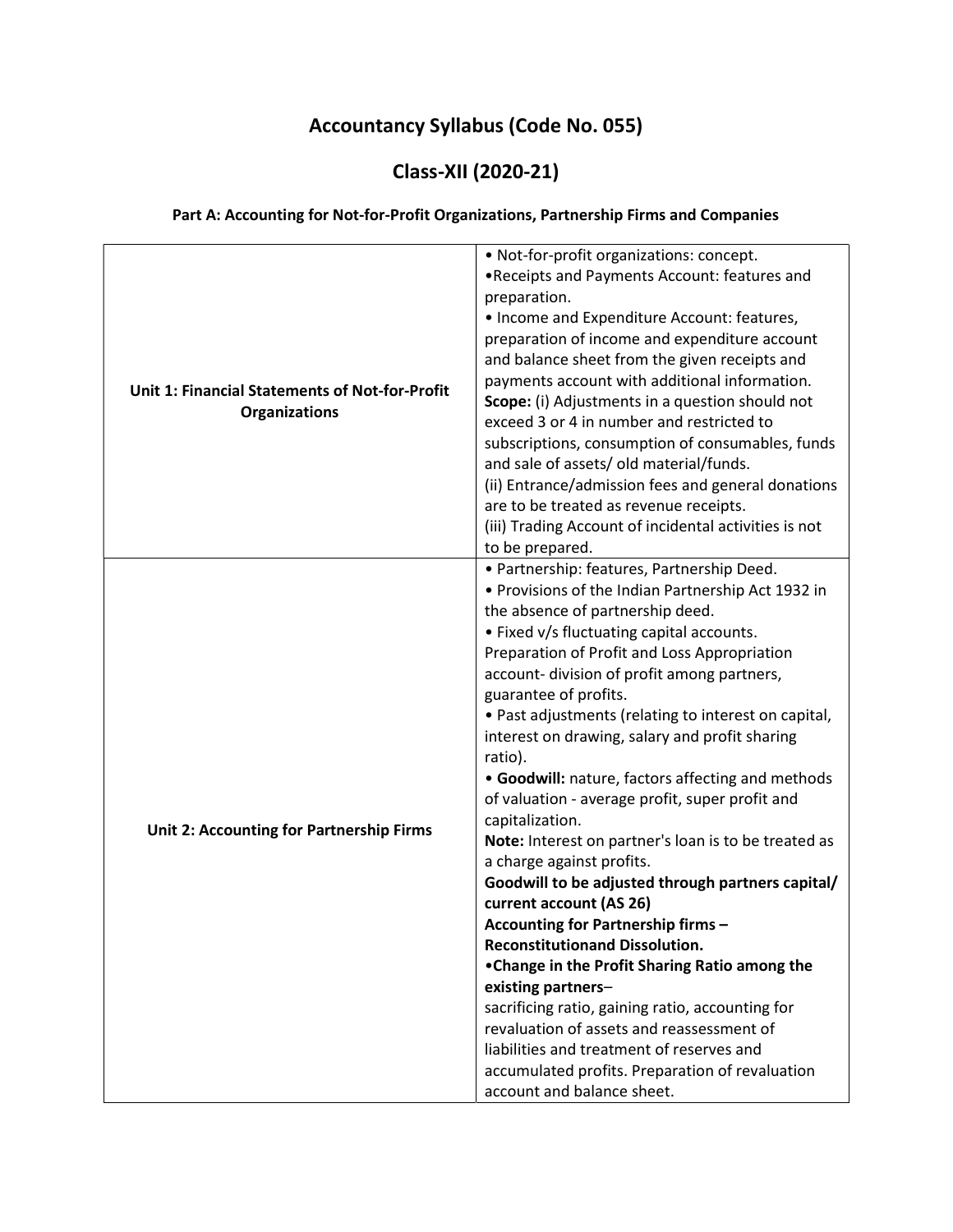|                                          | • Admission of a partner -                                                                                                                                                                                                                                                                                                                                                                                                                                                                                                                                                 |  |  |
|------------------------------------------|----------------------------------------------------------------------------------------------------------------------------------------------------------------------------------------------------------------------------------------------------------------------------------------------------------------------------------------------------------------------------------------------------------------------------------------------------------------------------------------------------------------------------------------------------------------------------|--|--|
|                                          | effect of admission of a partner on change in the                                                                                                                                                                                                                                                                                                                                                                                                                                                                                                                          |  |  |
|                                          | profit sharing ratio, treatment of goodwill (as per                                                                                                                                                                                                                                                                                                                                                                                                                                                                                                                        |  |  |
|                                          | AS 26), treatment for revaluation of assets and                                                                                                                                                                                                                                                                                                                                                                                                                                                                                                                            |  |  |
|                                          | reassessment of liabilities, treatment of reserves                                                                                                                                                                                                                                                                                                                                                                                                                                                                                                                         |  |  |
|                                          | and accumulated profits                                                                                                                                                                                                                                                                                                                                                                                                                                                                                                                                                    |  |  |
|                                          | • Retirement and death of a partner:                                                                                                                                                                                                                                                                                                                                                                                                                                                                                                                                       |  |  |
|                                          | effect of retirement / death of a partner on change<br>in profit sharing ratio, treatment of goodwill (as<br>per AS 26), treatment for revaluation of assets and<br>reassessment of liabilities, adjustment of<br>accumulated profits and reserves and preparation<br>of balance sheet.<br>• Calculation of deceased partner's share of profit<br>till the date of death.<br>• Dissolution of a partnership firm:<br>meaning of dissolution of partnership and<br>partnership firm, types of dissolution of a firm.<br>Settlement of accounts - preparation of realization |  |  |
|                                          |                                                                                                                                                                                                                                                                                                                                                                                                                                                                                                                                                                            |  |  |
|                                          |                                                                                                                                                                                                                                                                                                                                                                                                                                                                                                                                                                            |  |  |
|                                          |                                                                                                                                                                                                                                                                                                                                                                                                                                                                                                                                                                            |  |  |
|                                          |                                                                                                                                                                                                                                                                                                                                                                                                                                                                                                                                                                            |  |  |
|                                          |                                                                                                                                                                                                                                                                                                                                                                                                                                                                                                                                                                            |  |  |
|                                          |                                                                                                                                                                                                                                                                                                                                                                                                                                                                                                                                                                            |  |  |
|                                          |                                                                                                                                                                                                                                                                                                                                                                                                                                                                                                                                                                            |  |  |
|                                          |                                                                                                                                                                                                                                                                                                                                                                                                                                                                                                                                                                            |  |  |
|                                          |                                                                                                                                                                                                                                                                                                                                                                                                                                                                                                                                                                            |  |  |
|                                          |                                                                                                                                                                                                                                                                                                                                                                                                                                                                                                                                                                            |  |  |
|                                          |                                                                                                                                                                                                                                                                                                                                                                                                                                                                                                                                                                            |  |  |
|                                          | account, and other related accounts: capital                                                                                                                                                                                                                                                                                                                                                                                                                                                                                                                               |  |  |
|                                          | accounts of partners and cash/bank a/c (excluding                                                                                                                                                                                                                                                                                                                                                                                                                                                                                                                          |  |  |
|                                          | memorandum balance sheet, piecemeal                                                                                                                                                                                                                                                                                                                                                                                                                                                                                                                                        |  |  |
|                                          | distribution, sale to a company and insolvency of                                                                                                                                                                                                                                                                                                                                                                                                                                                                                                                          |  |  |
|                                          | partner(s)).                                                                                                                                                                                                                                                                                                                                                                                                                                                                                                                                                               |  |  |
|                                          | Note: (i) The realized value of each asset must be<br>given at the time of dissolution.                                                                                                                                                                                                                                                                                                                                                                                                                                                                                    |  |  |
|                                          |                                                                                                                                                                                                                                                                                                                                                                                                                                                                                                                                                                            |  |  |
|                                          | (ii) In case, the realization expenses are borne by a                                                                                                                                                                                                                                                                                                                                                                                                                                                                                                                      |  |  |
|                                          | partner, clear indication should be given regarding                                                                                                                                                                                                                                                                                                                                                                                                                                                                                                                        |  |  |
|                                          | the payment thereof.                                                                                                                                                                                                                                                                                                                                                                                                                                                                                                                                                       |  |  |
|                                          | <b>Accounting for Share Capital</b>                                                                                                                                                                                                                                                                                                                                                                                                                                                                                                                                        |  |  |
|                                          | • Share and share capital: nature and types.                                                                                                                                                                                                                                                                                                                                                                                                                                                                                                                               |  |  |
|                                          | • Accounting for share capital: issue and allotment                                                                                                                                                                                                                                                                                                                                                                                                                                                                                                                        |  |  |
|                                          | of equity and preferences shares. Public                                                                                                                                                                                                                                                                                                                                                                                                                                                                                                                                   |  |  |
|                                          | subscription of shares - over subscription and                                                                                                                                                                                                                                                                                                                                                                                                                                                                                                                             |  |  |
|                                          | under subscription of shares; issue at par and at                                                                                                                                                                                                                                                                                                                                                                                                                                                                                                                          |  |  |
|                                          | premium, calls in advance and arrears (excluding                                                                                                                                                                                                                                                                                                                                                                                                                                                                                                                           |  |  |
|                                          | interest), issue of shares for consideration other                                                                                                                                                                                                                                                                                                                                                                                                                                                                                                                         |  |  |
|                                          | than cash.                                                                                                                                                                                                                                                                                                                                                                                                                                                                                                                                                                 |  |  |
| <b>Unit - 3 Accounting for Companies</b> | • Concept of Private Placement and Employee                                                                                                                                                                                                                                                                                                                                                                                                                                                                                                                                |  |  |
|                                          | Stock Option Plan (ESOP).                                                                                                                                                                                                                                                                                                                                                                                                                                                                                                                                                  |  |  |
|                                          | • Accounting treatment of forfeiture and reissue                                                                                                                                                                                                                                                                                                                                                                                                                                                                                                                           |  |  |
|                                          | of shares.                                                                                                                                                                                                                                                                                                                                                                                                                                                                                                                                                                 |  |  |
|                                          | • Disclosure of share capital in the Balance Sheet                                                                                                                                                                                                                                                                                                                                                                                                                                                                                                                         |  |  |
|                                          | of a company. Accounting for Debentures                                                                                                                                                                                                                                                                                                                                                                                                                                                                                                                                    |  |  |
|                                          | • Debentures: Issue of debentures at par, at a                                                                                                                                                                                                                                                                                                                                                                                                                                                                                                                             |  |  |
|                                          | premium and at a discount. Issue of debentures                                                                                                                                                                                                                                                                                                                                                                                                                                                                                                                             |  |  |
|                                          | for consideration other than cash; Issue of                                                                                                                                                                                                                                                                                                                                                                                                                                                                                                                                |  |  |
|                                          | debentures with terms of redemption; debentures                                                                                                                                                                                                                                                                                                                                                                                                                                                                                                                            |  |  |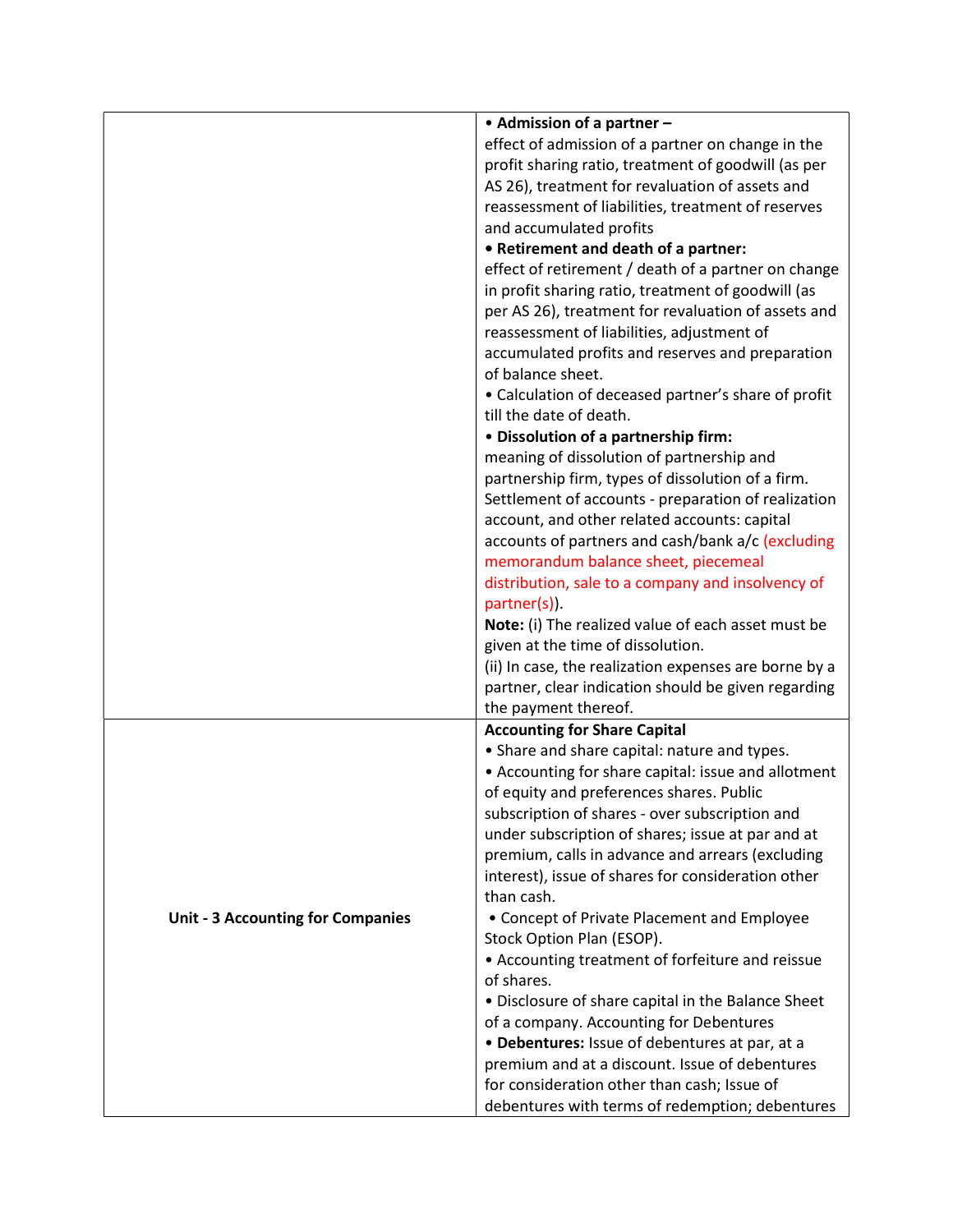| as collateral security concept, interest on         |
|-----------------------------------------------------|
| debentures. Writing off discount / loss on issue of |
| debentures.                                         |
| Note: Discount or loss on issue of debentures to    |
| be written off in the year debentures are allotted  |
| from Security Premium Reserve (if it exists) and    |
| then from Statement of Profit and Loss as Financial |
| Cost (AS 16).                                       |
| Note: Related sections of the Companies Act, 2013   |
| will apply                                          |

#### Part B: Financial Statement Analysis

|                                                 | Financial statements of a Company: Statement of<br>Profit and Loss and Balance Sheet in prescribed           |  |  |
|-------------------------------------------------|--------------------------------------------------------------------------------------------------------------|--|--|
|                                                 | form with major headings and sub headings (as                                                                |  |  |
|                                                 | per Schedule III to the Companies Act, 2013)                                                                 |  |  |
|                                                 | Note: Exceptional items, extraordinary items and                                                             |  |  |
|                                                 | profit (loss) from discontinued operations are                                                               |  |  |
|                                                 | excluded.                                                                                                    |  |  |
|                                                 | · Financial Statement Analysis: Objectives,                                                                  |  |  |
|                                                 | importance and limitations.                                                                                  |  |  |
|                                                 | . Tools for Financial Statement Analysis:                                                                    |  |  |
|                                                 | Comparative statements, common size                                                                          |  |  |
|                                                 | statements, cash flow analysis, ratio analysis.                                                              |  |  |
|                                                 | • Accounting Ratios: Meaning, Objectives,                                                                    |  |  |
| <b>Unit 4: Analysis of Financial Statements</b> | classification and computation.                                                                              |  |  |
|                                                 | • Liquidity Ratios: Current ratio and Quick ratio.                                                           |  |  |
|                                                 | • Solvency Ratios: Debt to Equity Ratio, Total Asset                                                         |  |  |
|                                                 | to Debt Ratio, Proprietary Ratio and Interest                                                                |  |  |
|                                                 | Coverage Ratio.                                                                                              |  |  |
|                                                 | • Activity Ratios: Inventory Turnover Ratio, Trade                                                           |  |  |
|                                                 | Receivables Turnover Ratio, Trade Payables                                                                   |  |  |
|                                                 | Turnover Ratio and Working Capital Turnover<br>Ratio.                                                        |  |  |
|                                                 |                                                                                                              |  |  |
|                                                 | • Profitability Ratios: Gross Profit Ratio, Operating<br>Ratio, Operating Profit Ratio, Net Profit Ratio and |  |  |
|                                                 | Return on Investment.                                                                                        |  |  |
|                                                 | Note: Net Profit Ratio is to be calculated on the                                                            |  |  |
|                                                 | basis of profit before and after tax.                                                                        |  |  |
|                                                 | • Meaning, objectives and preparation (as per AS 3                                                           |  |  |
|                                                 | (Revised) (Indirect Method only)                                                                             |  |  |
|                                                 | Note: (i) Adjustments relating to depreciation and                                                           |  |  |
|                                                 | amortization, profit or loss on sale of assets                                                               |  |  |
| Unit 5: Cash Flow Statement                     | including investments, dividend (both final and                                                              |  |  |
|                                                 | interim) and tax.                                                                                            |  |  |
|                                                 | (ii) Bank overdraft and cash credit to be treated as                                                         |  |  |
|                                                 | short term borrowings.                                                                                       |  |  |
|                                                 | (iii) Current Investments to be taken as Marketable                                                          |  |  |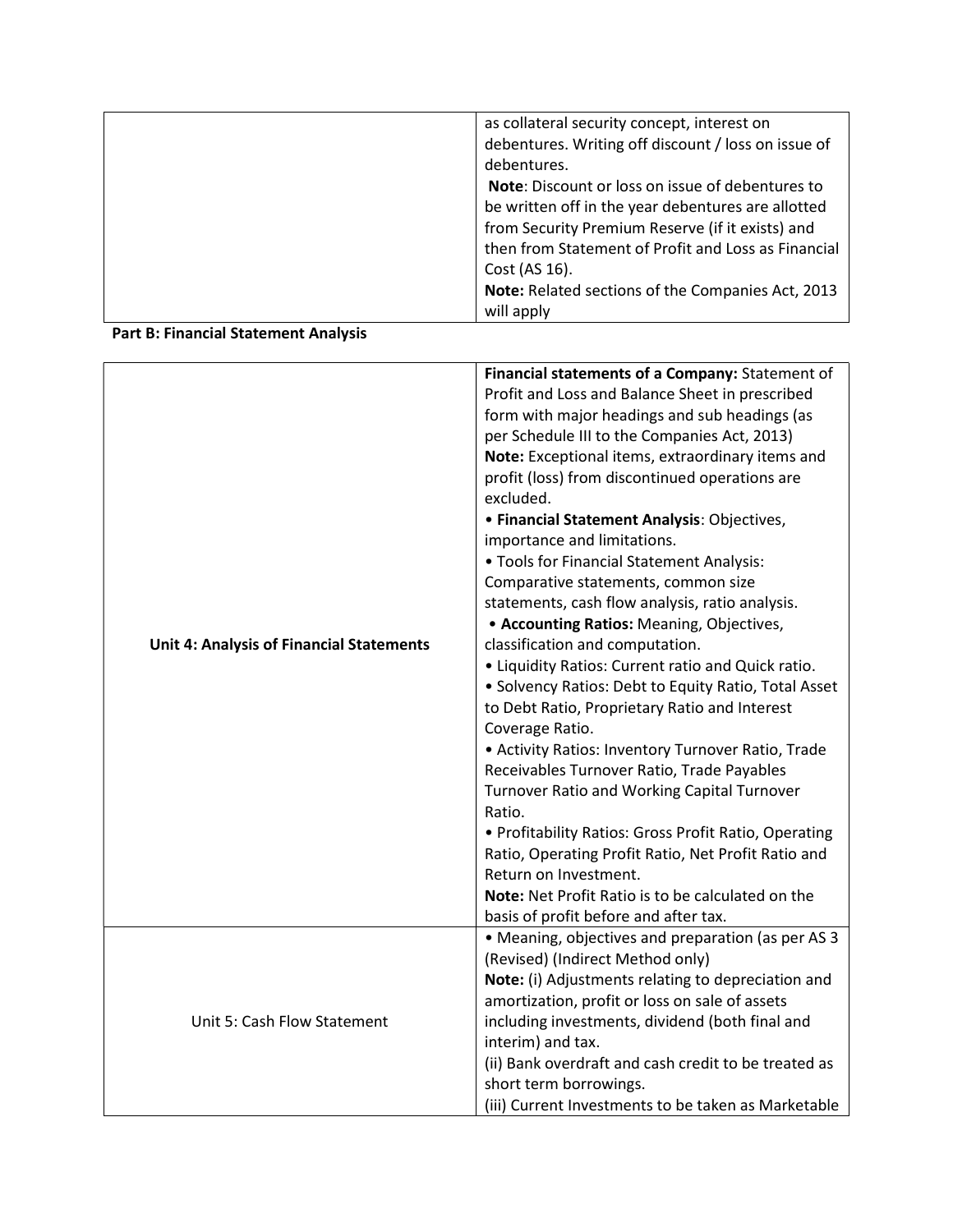|              | securities unless otherwise specified.            |  |
|--------------|---------------------------------------------------|--|
|              | Note: Previous years' Proposed Dividend to be     |  |
|              | given effect, as prescribed in AS-4, Events       |  |
|              | occurring after the Balance Sheet date. Current   |  |
|              | years' Proposed Dividend will be accounted for in |  |
|              | the next year after it is declared by the         |  |
|              | shareholders.                                     |  |
|              | From session 2020-21 onwards, there would be      |  |
| Project Work | only ONE project (specific) to be prepared.       |  |
|              | Note: Kindly refer to the related Guidelines      |  |
|              | published by the CBSE.                            |  |

## Accountancy (Code No. 055)

## Class-XII (2020-21)

#### Theory:80Marks

3 Hours

Project: 20 Mark

| <b>Units</b> |                                          |                                                                    | <b>Periods</b> | <b>Marks</b> |
|--------------|------------------------------------------|--------------------------------------------------------------------|----------------|--------------|
| Part A       |                                          | Accounting for Not-for-Profit Organizations, Partnership Firms and |                |              |
|              | <b>Companies</b>                         |                                                                    |                |              |
|              |                                          | Unit 1. Financial Statements of Not-for-Profit Organizations       | 25             | 10           |
|              | Unit 2. Accounting for Partnership Firms |                                                                    | 65             | 30           |
|              | Unit 3. Accounting for Companies         |                                                                    | 25             | 20           |
|              |                                          |                                                                    | 115            | 60           |
| Part B       | <b>Financial Statement Analysis</b>      |                                                                    |                |              |
|              | Unit 4. Analysis of Financial Statements |                                                                    | 30             | 12           |
|              | Unit 5. Cash Flow Statement              |                                                                    | 20             | 8            |
|              |                                          |                                                                    | 50             | 20           |
| Part C       | <b>Project Work</b>                      |                                                                    | 10             | 20           |
|              | Project work will include:               |                                                                    |                |              |
|              | Project File                             | 4 Marks                                                            |                |              |
|              | <b>Written Test</b>                      | 12 Marks (One Hour)                                                |                |              |
|              | Viva Voce                                | 4 Marks                                                            |                |              |